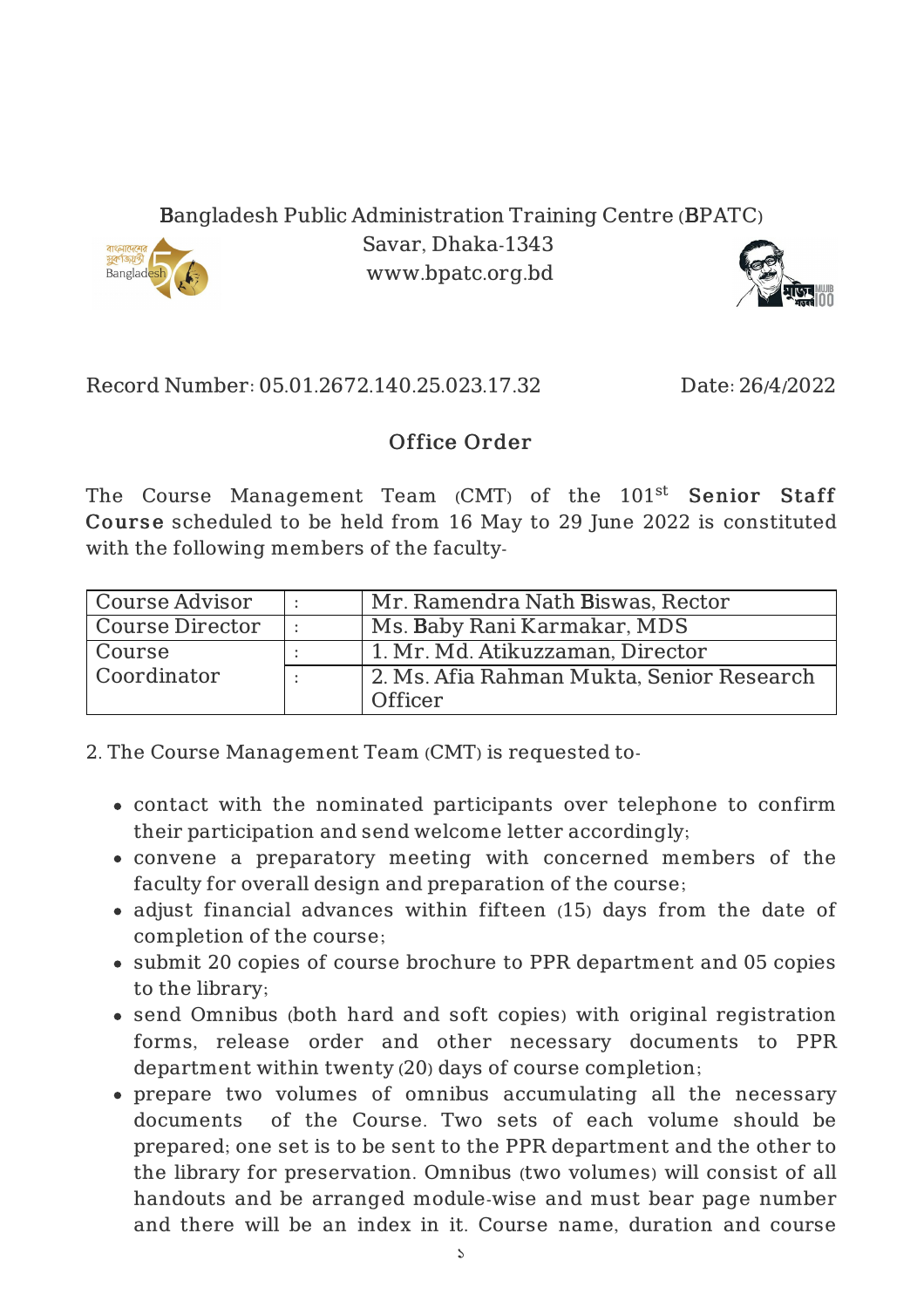management are to be mentioned in a separate top-page.

- send pen picture of the participants of the course to the Evaluation department with in seven (07) working days of completion of the course;
- send a list of the participants to the Ministry of Public Administration (MOPA) and PPR department of BPATC at the first day of the course;
- send a copy of the release order to the Ministry of Public Administration (MOPA) and PPR department of BPATC on the closing day of the course;
- send participants' essential information, documents required for the Foreign Exposure Visit during the course;
- send soft copy of relevant papers to the System Analyst and Deputy Director (MIS) to publish on the BPATC's website and to archive in erepository.
- 3. The course should run as per standard norms of the Centre;

4. The order is issued with the prior approval of the competent authority and to be enforced immediately.



26-04-2022 Hasan Murtaza Masum Director (PPR) Phone: 02224446607 Fax: 02224445029 Email: ppr.bpatc@gmail.com

Record Number:

05.01.2672.140.25.023.17.32/1(92)

Date: 26/4/2022

Copy for kind information and necessary action (not as per seniority):

1) Faculty (All), BPATC, Savar, Dhaka

2) All Members (CMT), 101st Senior Staff Course (SSC), BPATC, Savar, Dhaka

3) P. S. to Rector, Rector's Secretariat, BPATC (for kind information of the Rector), BPATC, Savar, Dhaka

4) Assistant Programmer-04, BPATC, Savar, Dhaka (with the request to publish this office order on BPATC's website)